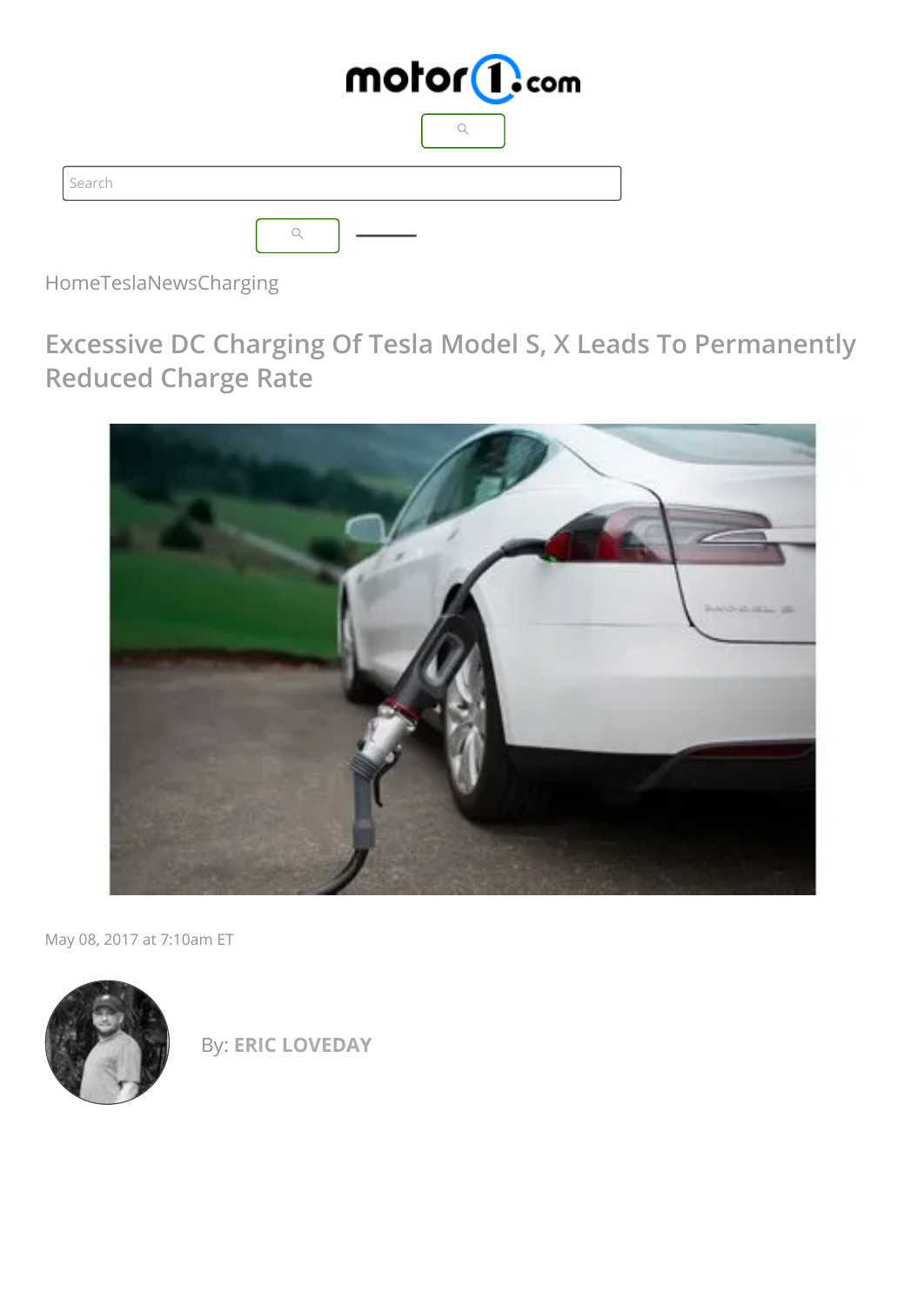

Too many DC fast charges can limit future Supercharging rates

# **Excessive DC charging takes its toll on your Tesla Model S and X. In fact, it can lead to permanently reduced charging rates.**

That's the latest news coming from a Tesla Motors Club (TMC) forum [posting.](https://teslamotorsclub.com/tmc/threads/if-you-fast-charge-tesla-will-permanently-throttle-charging.90230/)

Here are the details, truncated for brevity and to focus on factual info, as provided by TMC member Naonak:

"Hi everyone. I just got off the phone with Tesla with some disturbing news.

My car has approximately 30,000 miles on it. I regularly use CHADeMo to charge my car, with the occasional Supercharger charge on road trips. On my last road trip, I noticed that my supercharging rate was significantly reduced, usually staying between 75 kw and 90 kw. At first, I thought it was the station, but each Supercharger on my trip had the same behavior. So I bought my car in for service last week.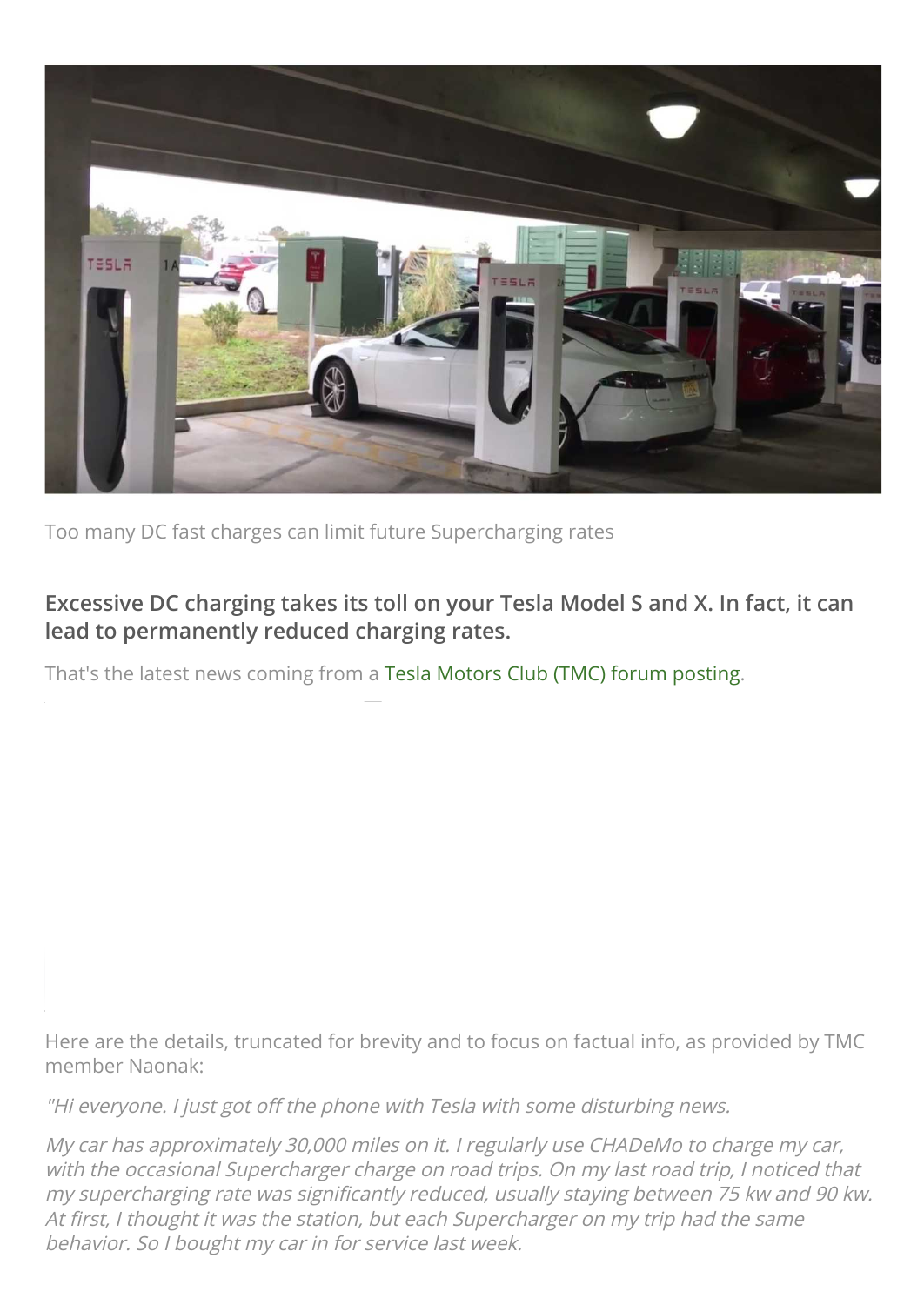After the technicians went over the and presumably consulted with the mothership, it was determined that the car has now entered <sup>a</sup> **permanent** degraded mode where it will no longer allow fast charging to "prevent battery degradation." Read that again... that's right... if you use Superchargers or any DC Fast Charging, including CHADeMo, your car will eventually enter into <sup>a</sup> permanently degraded mode that will prevent you from charging your car at reasonably fast speeds."

Naonak notes that to the best of his knowledge, this is his DC charging breakdown to date:

## **6,685.603 Energy (kWh)**

### **245 Total Charge Ups**

"That does not include Supercharging. You can add probably another 50 - 60 Supercharges to that I would estimate (I can get an exact number at some point, I have records). That number above is 99% CHADeMo charging since March 2016."

New Tesla Supercharging Stalls In Nep

Naonak later posted the actual technical explanation from the Tesla service center after raising his concerns to upper management. Its reads as follows:

**Concern:** Customer states: speed of charging at Superchargers is topping out at lower

speeds then previously observed. This has happened at multiple superchargers recently.

#### **Pay Type:** Goodwill

**Corrections:** Supercharger General Diagnosis Conclusion: No Trouble Found Review vehicle logs and verify charging is topping out <sup>a</sup> lower rate than observed on earlier DC charging sessions. According Tesla engineers once vehicle has been DC fast charged over a specified amount, the battery management system restricts DC charging to prevent degradation of the battery pack. According Tesla engineers, this vehicle has seen significant DC fast charging and is now has permanently restricted DC charging speeds. Important to note, supercharging will always still be available to the vehicle and the battery pack has not yet experienced significant degradation due to the amount of DC fast charging performed on the pack up until this point in time. Vehicle is operating as

#### designed.

This seems to now fully confirm what others had speculated in the past.

This is not unique to Tesla though. BMS systems monitor conditions and should respond accordingly. In this case, by limiting charge rate, Tesla is protecting the pack from further damage and degradation. It makes perfect sense to us, though perhaps Tesla should make this more clear to Model S and Model X owners.

Tesla has now issued a statement confirmed the limiting of fast charging (via [Electrek\)](https://electrek.co/2017/05/07/tesla-limits-supercharging-speed-number-charges/)